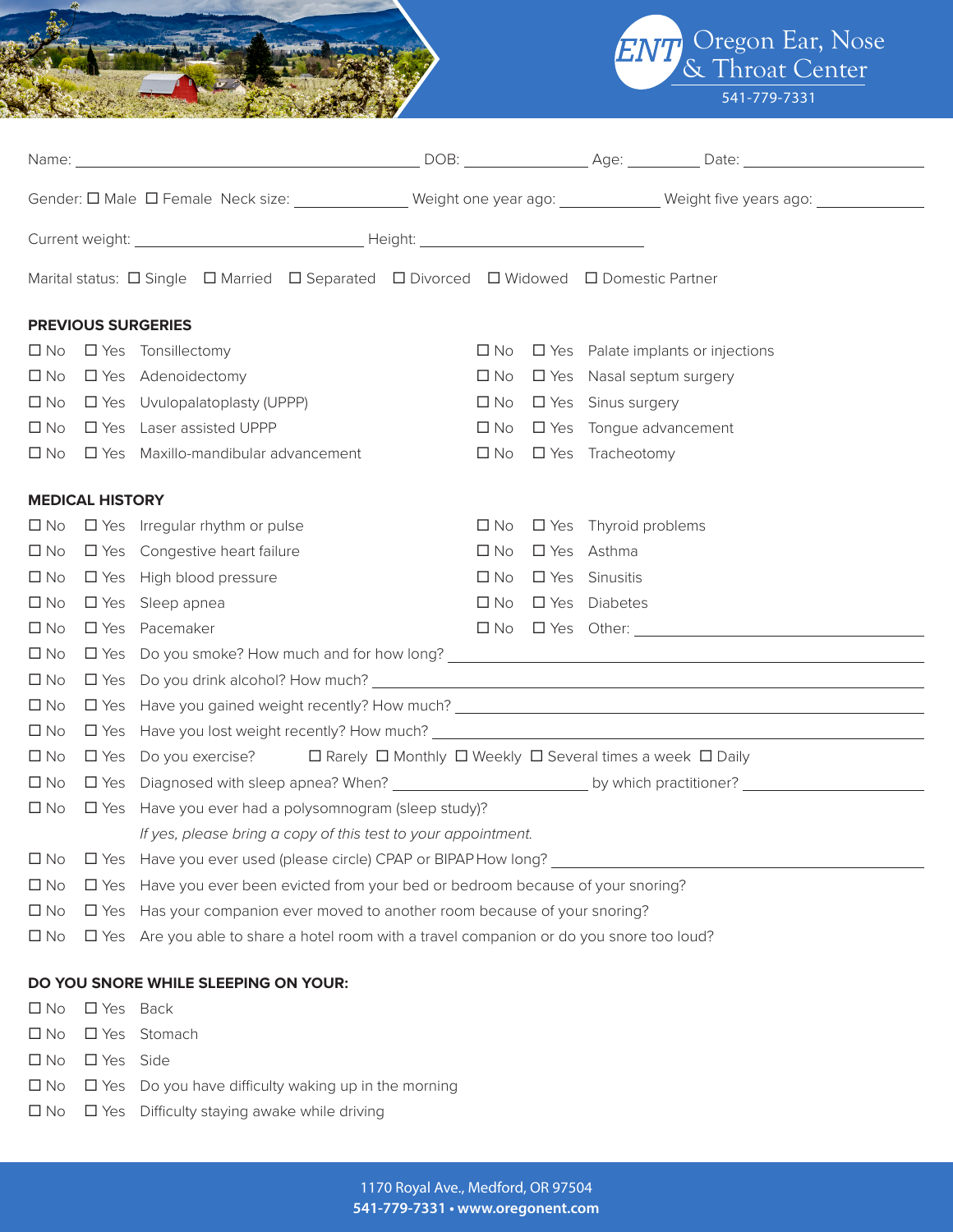#### **DO YOU EXPERIENCE ANY OF THE FOLLOWING:**

|  | $\Box$ No $\Box$ Yes Difficulty with your memory                            |
|--|-----------------------------------------------------------------------------|
|  | $\Box$ No $\Box$ Yes Difficulty breathing through your nose                 |
|  | $\Box$ No $\Box$ Yes Mouth breathing at night (dry mouth in the morning)    |
|  | $\Box$ No $\Box$ Yes Excessive movements during sleep                       |
|  | $\Box$ No $\Box$ Yes Wake up during the night gasping for air               |
|  | $\Box$ No $\Box$ Yes Wake up with your heart pounding                       |
|  | $\Box$ No $\Box$ Yes Any observed periods at night when you stop breathing? |

### **Evaluation of snoring as reported by bed partner (please circle one):**

|         |                                                                        |  |  |  | b | 6 |  |  |  |  |
|---------|------------------------------------------------------------------------|--|--|--|---|---|--|--|--|--|
| $1 - 3$ | <b>Occasional soft snoring</b> $-$ not bothersome to bed partner       |  |  |  |   |   |  |  |  |  |
| $4-6$   | <b>Persistent snoring</b> – bothersome to bed partner                  |  |  |  |   |   |  |  |  |  |
| $7-9$   | <b>Persistent loud snoring</b> – frequently annoying to bed partner    |  |  |  |   |   |  |  |  |  |
| 10      | Heroic snoring – continuous, loud snoring not tolerated by bed partner |  |  |  |   |   |  |  |  |  |

# **Rate your morning alertness or wakefulness** 1 2 3 4 5 6 7 8 9 10 Very alert, rested Very hard to get up, still very tired **Rate your job performance or alertness** 1 2 3 4 5 6 7 8 9 10 Very alert, never nod off Very hard to concentrate more than five

minutes, frequently nod off if not active